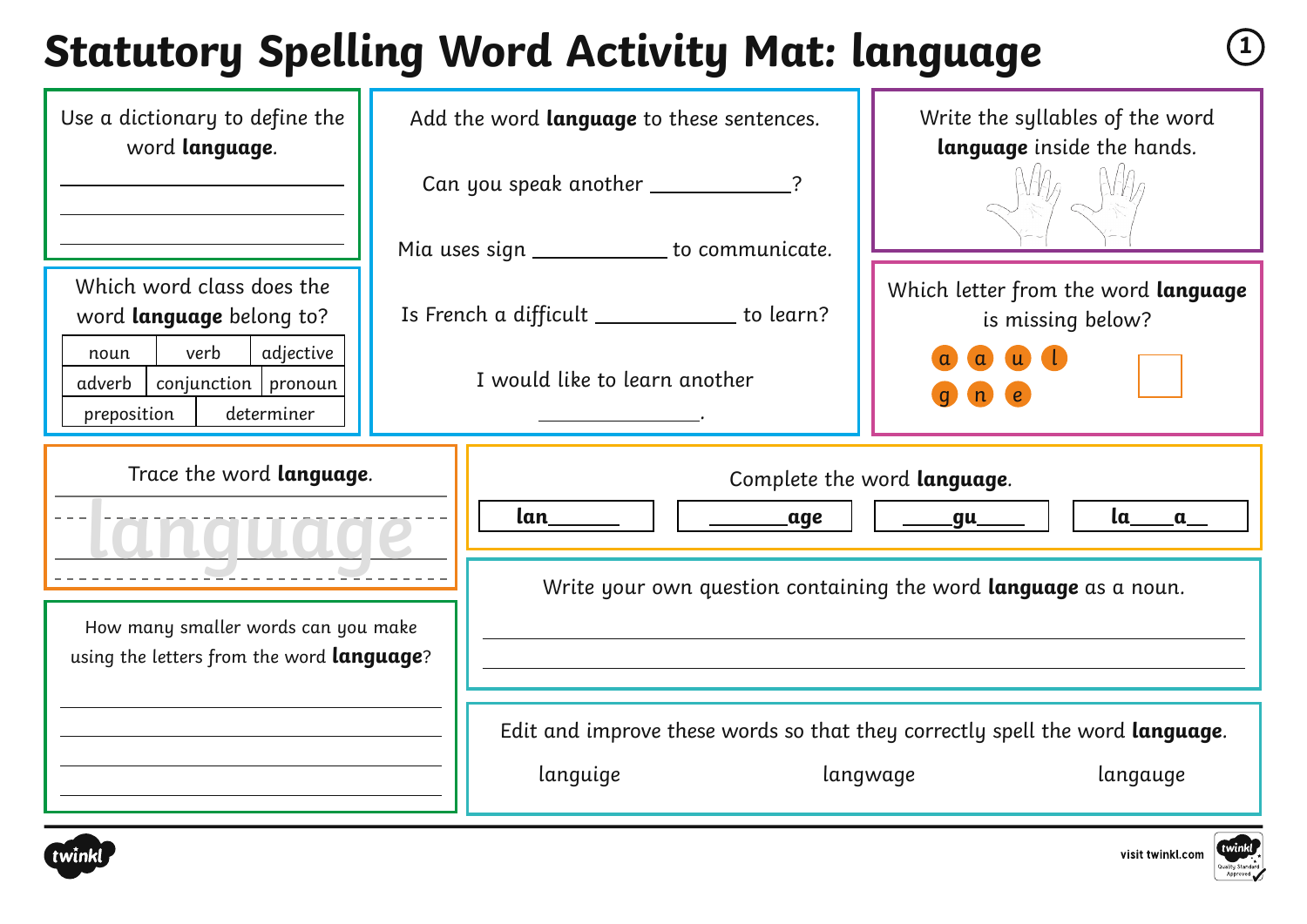### **Statutory Spelling Word Activity Mat: leisure <sup>2</sup>**

| Use a dictionary to define the<br>word leisure.                                                                                                   | Add the word <b>leisure</b> to these sentences. |                                                                                                 | Write the syllables of the word<br>leisure inside the hands.                                       |
|---------------------------------------------------------------------------------------------------------------------------------------------------|-------------------------------------------------|-------------------------------------------------------------------------------------------------|----------------------------------------------------------------------------------------------------|
|                                                                                                                                                   |                                                 | What do you do in your ______________time?<br>My favourite _______________ activity is bowling. |                                                                                                    |
| Which word class does the<br>word leisure belong to?<br>verb<br>adjective<br>noun<br>conjunction   pronoun<br>adverb<br>preposition<br>determiner |                                                 | Read the book at your ___________.<br>We enjoy our _______________ time together.               | Which letter from the word leisure is<br>missing below?<br><b>S</b><br>$\epsilon$                  |
| Trace the word leisure.                                                                                                                           |                                                 | lei kontrol<br>$\sqrt{a^2+a^2}$                                                                 | Complete the word leisure.<br><u>le___u_</u><br>$\underline{\hspace{1cm}}$ s                       |
|                                                                                                                                                   |                                                 | Write your own statement containing the word <b>leisure</b> as a noun.                          |                                                                                                    |
| Write a synonym and an antonym for the<br>word leisure.                                                                                           |                                                 |                                                                                                 |                                                                                                    |
| Synonym: _____________                                                                                                                            |                                                 | leishure                                                                                        | Edit and improve these words so that they correctly spell the word leisure.<br>leischure<br>lesure |



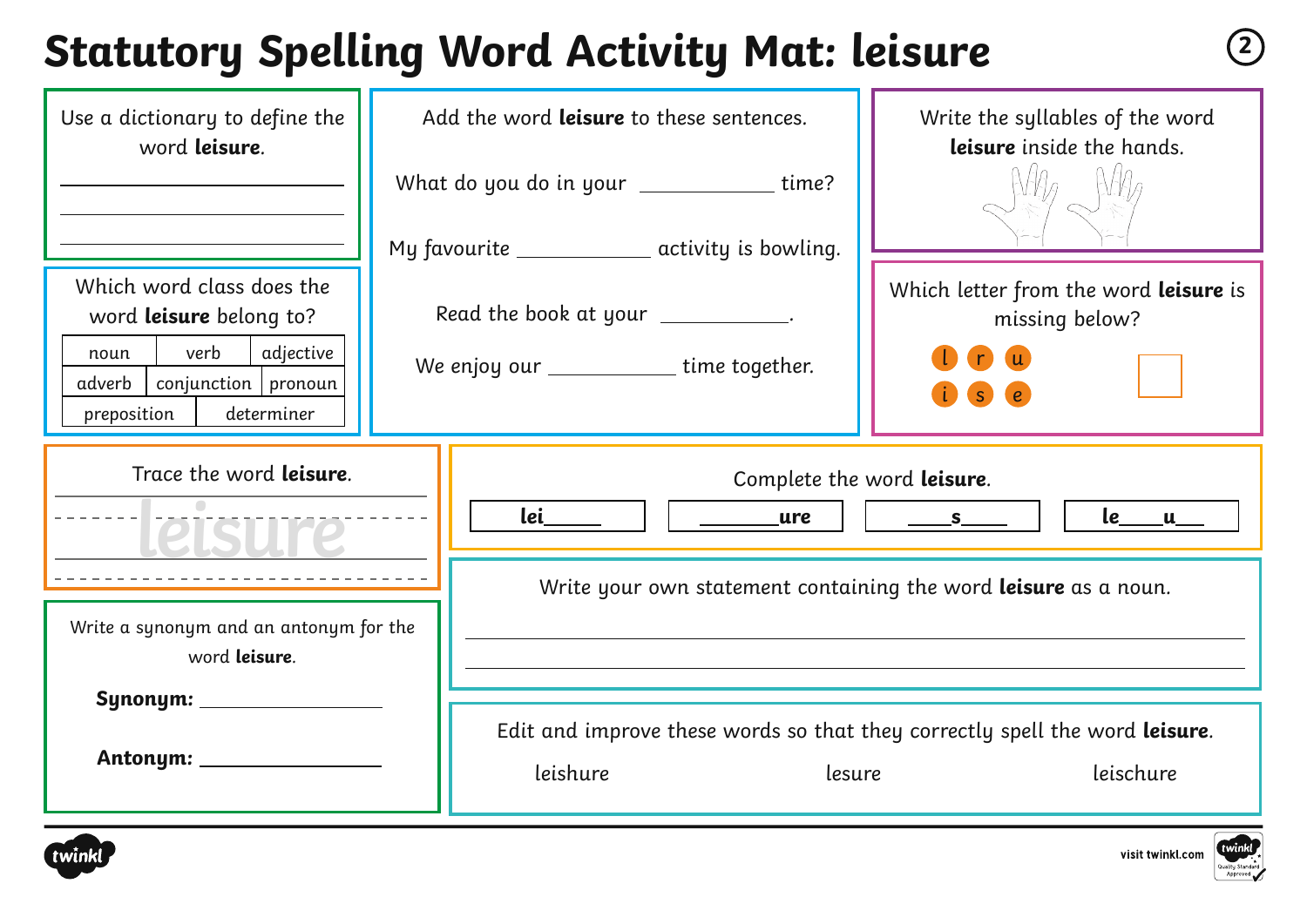# **Statutory Spelling Word Activity Mat: lightning <sup>3</sup>**

| Use a dictionary to define the<br>word lightning.                                                                      | Add the word lightning to these sentences. |                                                                                            | Write the syllables of the word<br>lightning inside the hands.                                          |
|------------------------------------------------------------------------------------------------------------------------|--------------------------------------------|--------------------------------------------------------------------------------------------|---------------------------------------------------------------------------------------------------------|
|                                                                                                                        |                                            | A flash of _______________ lit the room.                                                   |                                                                                                         |
| Which word classes does the<br>word lightning belong to?                                                               |                                            | The tree fell after it was hit by __________                                               | Which letter from the word lightning                                                                    |
| verb<br>adjective<br>noun<br>conjunction   pronoun<br>adverb  <br>preposition<br>determiner                            |                                            | Did you see the _______________last night?<br>As quick as _________, he finished his cake. | is missing below?                                                                                       |
| Trace the word lightning.<br>How many smaller words can you make<br>using the letters from the word <b>lightning</b> ? |                                            | light_<br>___ning                                                                          | Complete the word lightning.<br>$\mathbf{lig}_{-}$<br>ntn                                               |
|                                                                                                                        |                                            | Write your own statement containing the word lightning as an adjective.                    |                                                                                                         |
|                                                                                                                        |                                            |                                                                                            |                                                                                                         |
|                                                                                                                        |                                            | litening                                                                                   | Edit and improve these words so that they correctly spell the word lightning.<br>lightening<br>lighting |



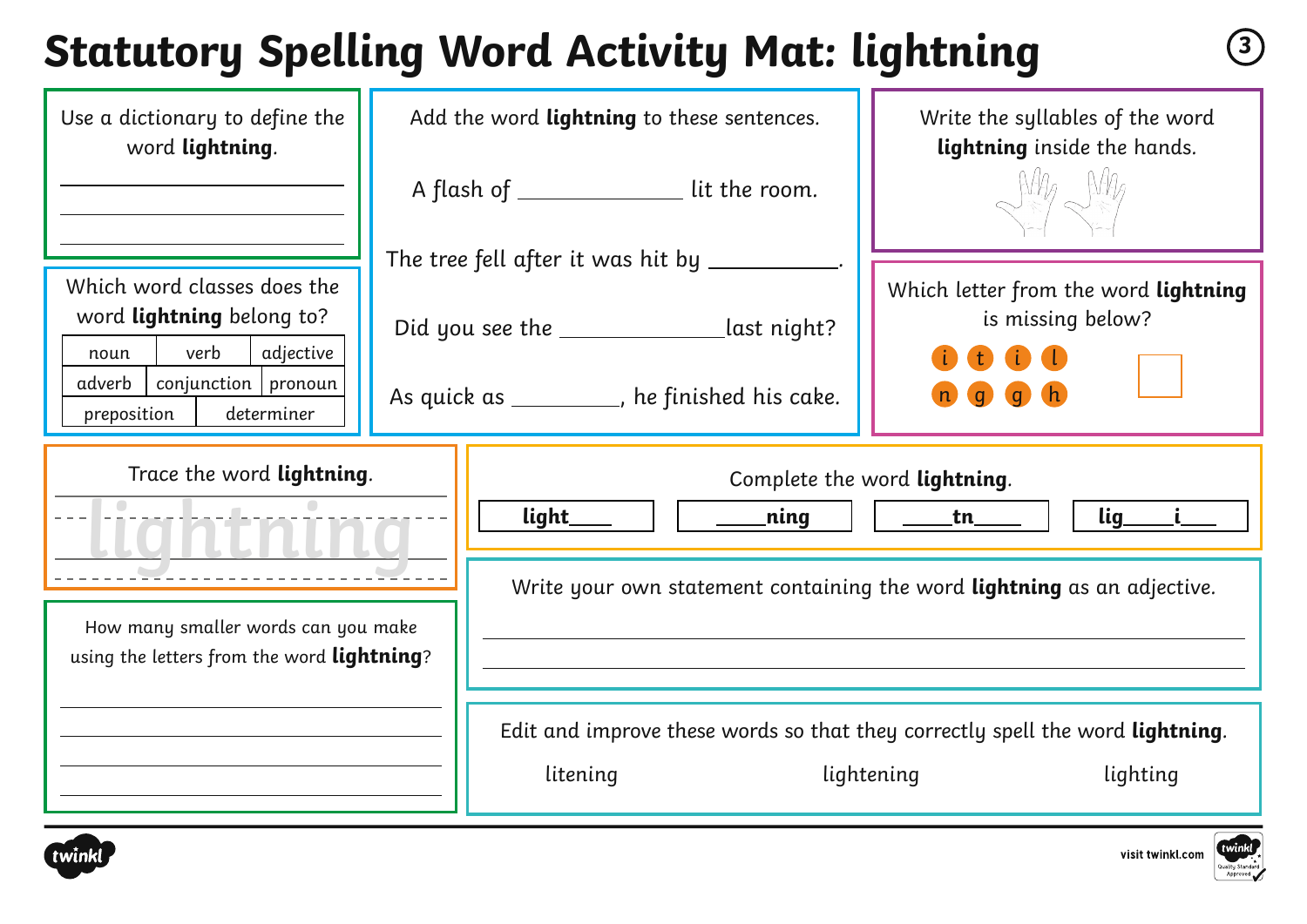### **Statutory Spelling Word Activity Mat: marvellous <sup>4</sup>**

| Use a dictionary to define the<br>word marvellous.                                                                      | Add the word <b>marvellous</b> to these sentences.<br>How _______________!                                | Write the syllables of the word<br>marvellous inside the hands. |
|-------------------------------------------------------------------------------------------------------------------------|-----------------------------------------------------------------------------------------------------------|-----------------------------------------------------------------|
| Which word class does the<br>word marvellous belong to?<br>verb<br>adjective<br>noun<br>adverb<br>$conjunction$ pronoun | I had a _____________ view of the<br>Eiffel Tower.<br>What is that ____________________ smell?            | Which letter from the word<br>marvellous is missing below?      |
| determiner<br>preposition                                                                                               | Tia made a ________________ cake today.                                                                   |                                                                 |
| Trace the word <b>marvellous</b> .                                                                                      | Complete the word marvellous.<br>lous<br>marvel                                                           | el de la contrad<br>$\mathsf{lo}_{\_\_}$<br>mar                 |
| Write a synonym and an antonym for<br>the word marvellous.                                                              | Write your own statement containing the word <b>marvellous</b> as an adjective.                           |                                                                 |
| Synonym: ___________                                                                                                    | Edit and improve these words so that they correctly spell the word marvellous.<br>marvelouse<br>marvelous | marvallous                                                      |